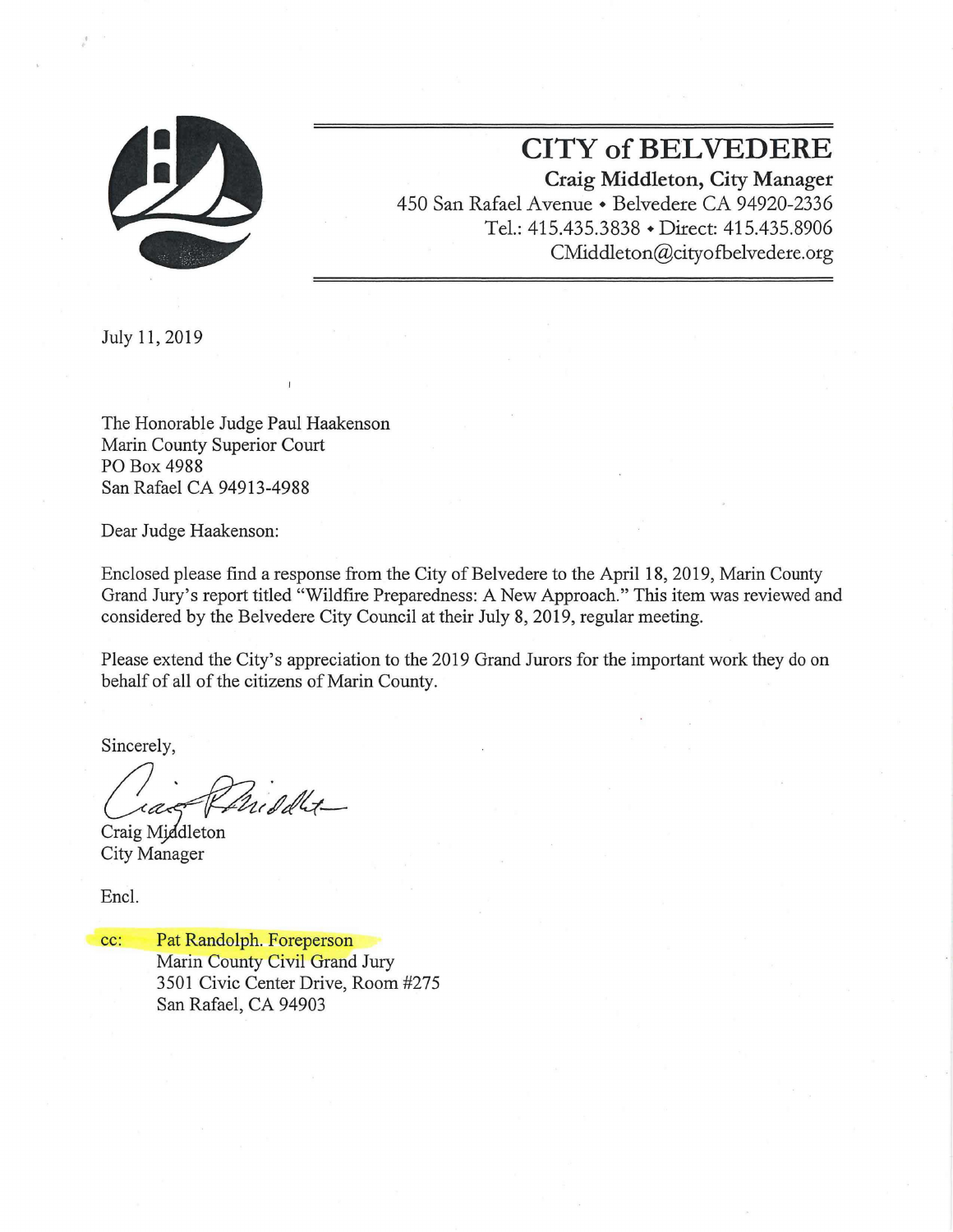# **RESPONSE TO GRAND JURY REPORT FORM City of Belvedere**

**Report Title:** Wildfire Preparedness: A New Approach

**Report Date:** April 18, 2019

**Public Release:** April 25, 2019

**Response By:** Bob McCaskill, Mayor of City of Belvedere

# **FINDINGS**

- We agree with finding(s) numbered:  $F1-3$ ,  $F5$ ,  $F7-9$ ,  $F14-15$ ,  $F18-19$ .
- We disagree wholly or partially with the finding(s) numbered: F4, F6, F10-13, F16-17, F20-22.

## **RECOMMENDATIONS**

- Recommendations numbered R5, R6 and R12 have been implemented.
- **•** Recommendation numbered  $R1-4$ ,  $R7-11$ ,  $R13$  and  $R15$  require further analysis.

Date:  $7/8/2019$  Signed:  $\leq$ 

Bob McCaskill, Mayor

Number of pages attached:  $9 -$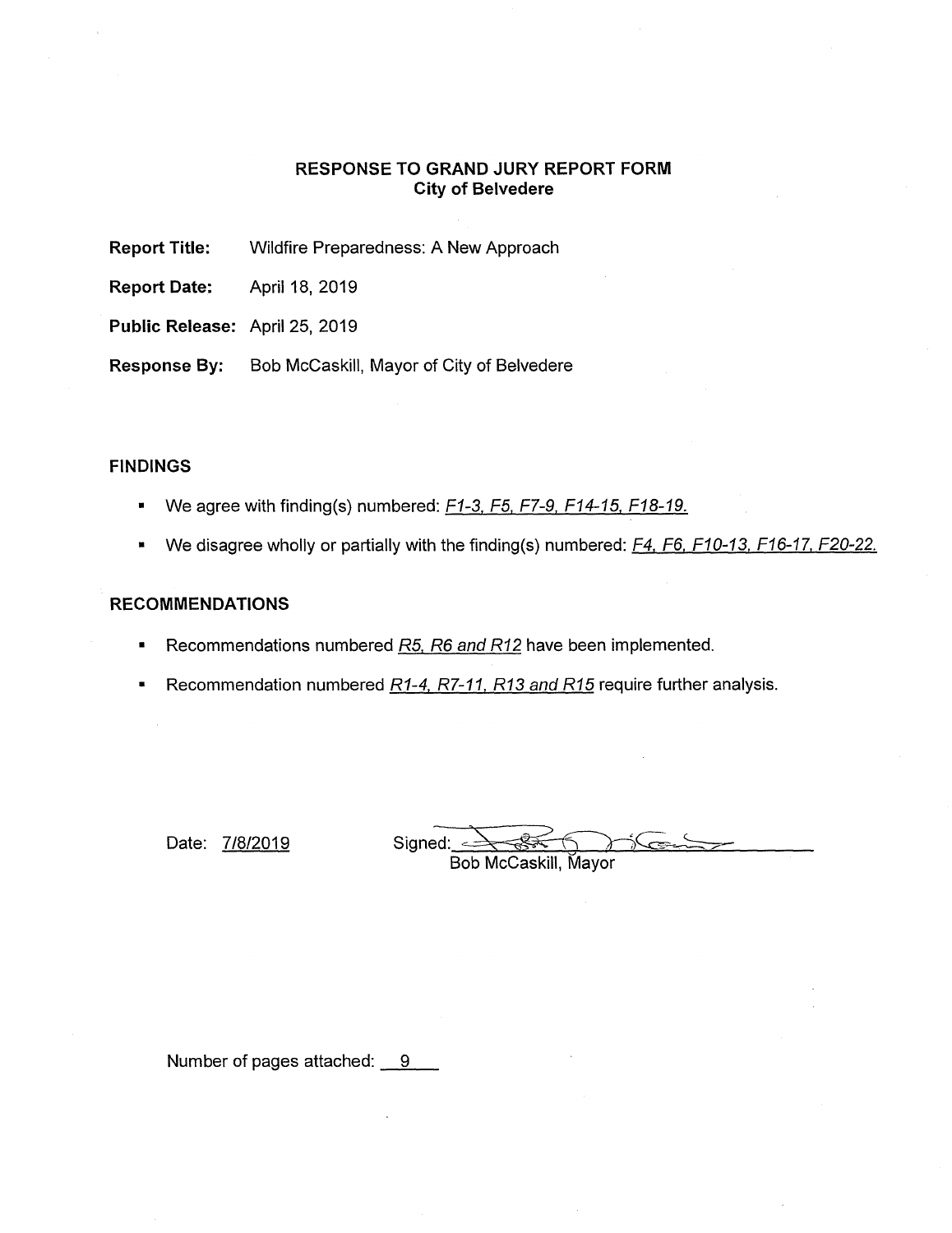### **FINDINGS:**

# **Pl. Existing vegetation management codes are both inconsistent and inconsistently enforced.**

Response: Agree. Fire agency policies differ, as do inspection and enforcement procedures.

#### **F2. There are not enough trained vegetation inspectors or fuel reduction crews.**

#### Response: Agree.

Although fire agencies are doing their best to reduce vegetation around existing homes, additional resources and dedicated staff are necessary to enhance existing efforts.

#### **F3. Current vegetation enforcement procedures are slow, difficult and expensive.**

#### Response: Agree.

Although each municipality has its own code enforcement procedures, a consistent countywide approach would allow for a more efficient and effective enforcement effort.

## **F4. Government agencies and safety authorities cannot currently manage vegetation on public lands.**

#### Response: Partially Disagree.

While municipal governments do not have authority beyond their own jurisdictions, a coordinated countywide effort could help bring focus and consistency, as well as potentially additional resources, to enhance existing efforts on public lands.

Government agencies and safety authorities can and do manage vegetation on public lands over which they have jurisdiction to the extent that resources and funding are available. Much more can be done, which is one of the many reasons the Marin cities, towns, fire agencies and County have formed a working group to explore the creation of a countywide wildfire prevention program.

# **F5. All property owners are responsible for vegetation management on their property, yet they are not sufficiently educated about vegetation management and many do not have the physical and financial resources to create defensible space.**

#### Response: Agree.

Although education has been provided through individual fire agencies and FIRESafe Marin, we agree that education efforts need to be understood by broader sections of the community. Grant programs should be considered for those that may not have the physical or financial means to complete necessary work.

## **F6. Wildfire preparedness education is inconsistent and fails to reach most citizens, especially parents of young children.**

Response: Partially Disagree.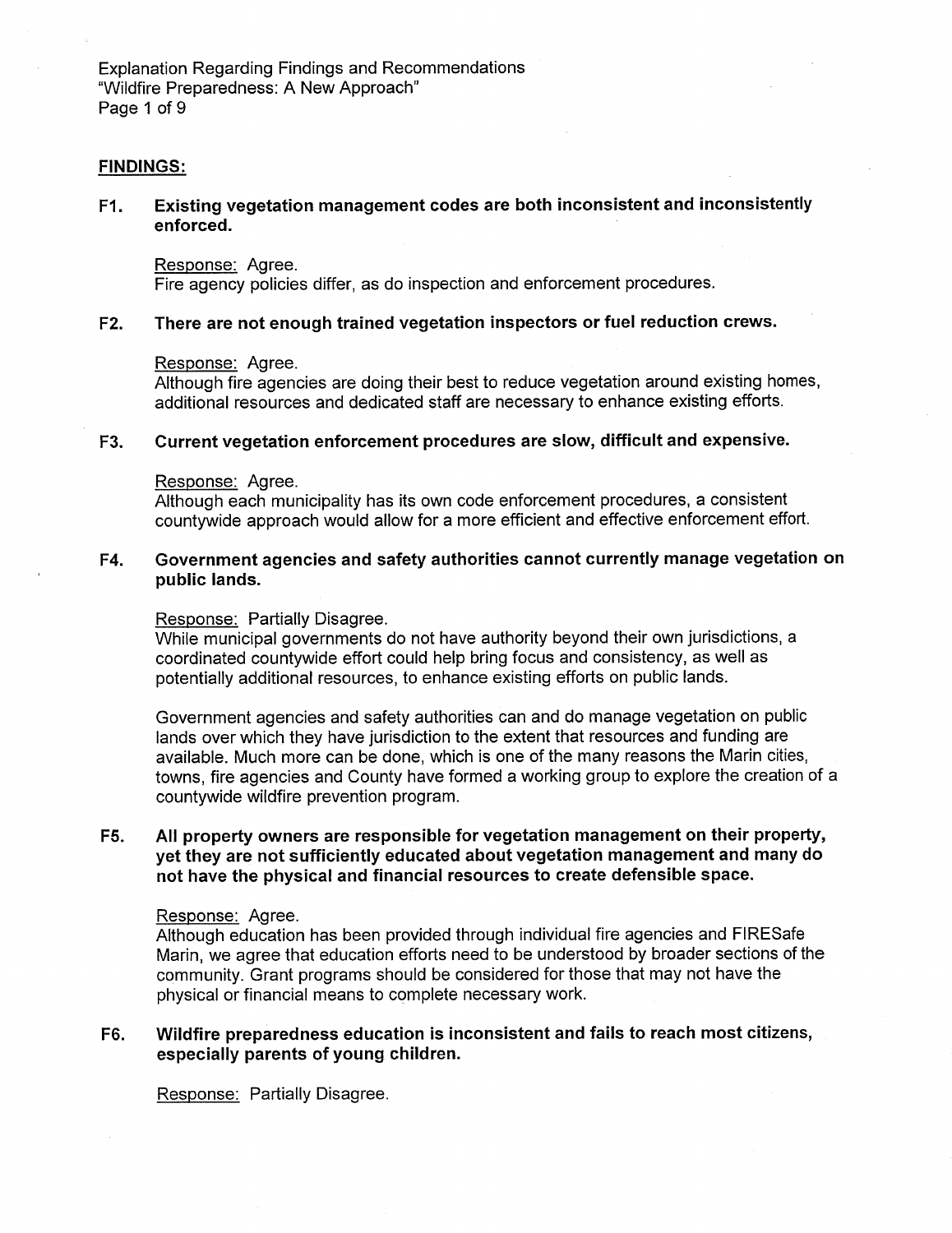Education is offered in a consistent fashion countywide by the fire agencies and FIRESafe Marin. The demographics of our hosted meetings/forums and exercises generally lack a younger demographic - especially parents of young children. Agencies need to create new forms of outreach to garner participation from this demographic.

#### **F7. The most effective method of education is person to person in neighborhoods.**

#### Response: Agree.

Defensible space home evaluations with a trained professional are the preferred and best method for educating residents.

## **F8.** Although Marin has 30 plus Firewise neighborhoods, the most in California, they **only cover a small percentage of population and land.**

#### Response: Agree.

We agree that Firewise Communities are a great mechanism for bringing communities and neighborhoods together. They provide an organized approach to reducing hazards and risks.

## **F9. Sufficient public funds have not been provided to sustain comprehensive wildfire preparedness education.**

#### Response: Agree.

Generally, fire agencies are funded for response and mitigation of emergency incidents. Development into the Wildland Urban Interface and climate change, with attendant major fires in recent years, are requiring resources greater than those available by local municipalities and fire agencies.

### **F10. Educating the public requires a different set of skills than firefighters usually have.**

#### Response: Partially Disagree.

Firefighters have experience that adds value to educating the public; however, they also have other, often more pressing responsibilities. Dedicated public education staff and defensible space home evaluators can spend more quality time on a task than Firefighters.

## **F11. Any hesitation to use the WEA system can be deadly even if its alerts might reach people outside of its intended target zone.**

#### Response: Partially Disagree.

All appropriate emergency alert systems should be used to the fullest capacity as soon as possible depending on the conditions and needs to maximize safety. The WEA system is not geographically specific and can bleed over to areas where evacuations are not necessary. This would result in adding unnecessary traffic to already congested roadways impeding evacuation egress of those most affected. We agree it is a useful tool, but it must be well-coordinated between the incident commander and Sheriff's Office of Emergency Services.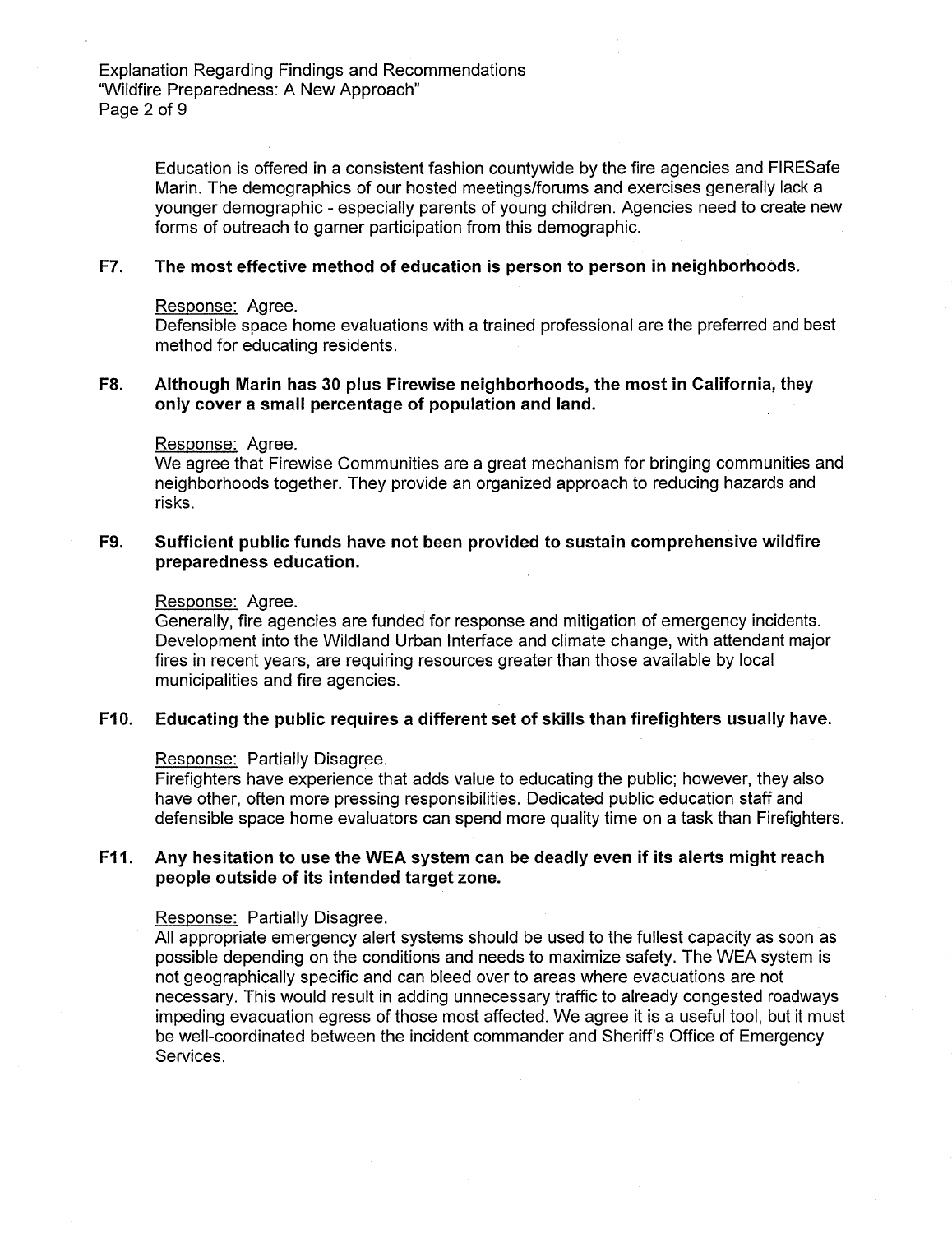**F12.** Alert Marin sends the most accurately targeted warnings to endangered **populations, but it reaches too few residents because it is not well publicized. Both**  Alert Marin and Nixle require opt-in registration, a serious design flaw.

#### Response: Partially Disagree.

Nixle and Alert Marin are two very different systems. Nixle, by design, is an "opt-in" solution providing general information to the public. Alert Marin is an emergency notification system. Nixle and Alert Marin information is publicized at almost every community event hosted by Fire Departments and Sheriff-OES, with information also available on social media and agency websites.

Listed and unlisted/blocked Marin County landline and VolP (Voice over Internet protocol) phone numbers are already included in our emergency notification system (Alert Marin), unless the owner specifically requests to have their phone number opted-out. Cell phone numbers are not included in Nixie and do require registration in our Self-Registration Portal. We agree that more of our residents need to "opt-in" with their cell phone numbers. Additionally, we support changes in State law mandating that cellular information be accessible with an "opt-out" provision like landlines and VolP data. We are also pursuing newly available authority to cooperate with utility companies to obtain customer cell phone numbers for these purposes.

We will work with legislators to support bills like SB 46 (Hueso; 2019) which would allow local governments to enter into agreements to access resident cell phone contact information for enrolling county residents in a county-operated public emergency warning system.

# **F13. Sirens could be a useful and reliable warning system if their numbers and locations were increased to broaden their reach and if they were enhanced with a customized message through LRAD.**

#### Response: Partially Disagree.

Long Range Acoustical Device (LRAD) is the name brand of one type of acoustical notification system. This system may have limited reach and limited ability to be heard inside a building. Local testing has provided mixed results based on topography and other outdoor existing noise. This type of system will not be effective in some areas of the County.

### **F14. In the WUI and in many town centers, infrastructure and roads are inadequate for mass evacuations.**

#### Response: Agree.

Belvedere has two main entrance/exit roads into the City — San Rafael Avenue and Beach Road. In a mass evacuation, it is possible for these roads to become gridlocked.

### **F15. Evacuation routes are dangerously overgrown with vegetation and many evacuation routes are too narrow to allow safe passage in an emergency.**

Response: Agree.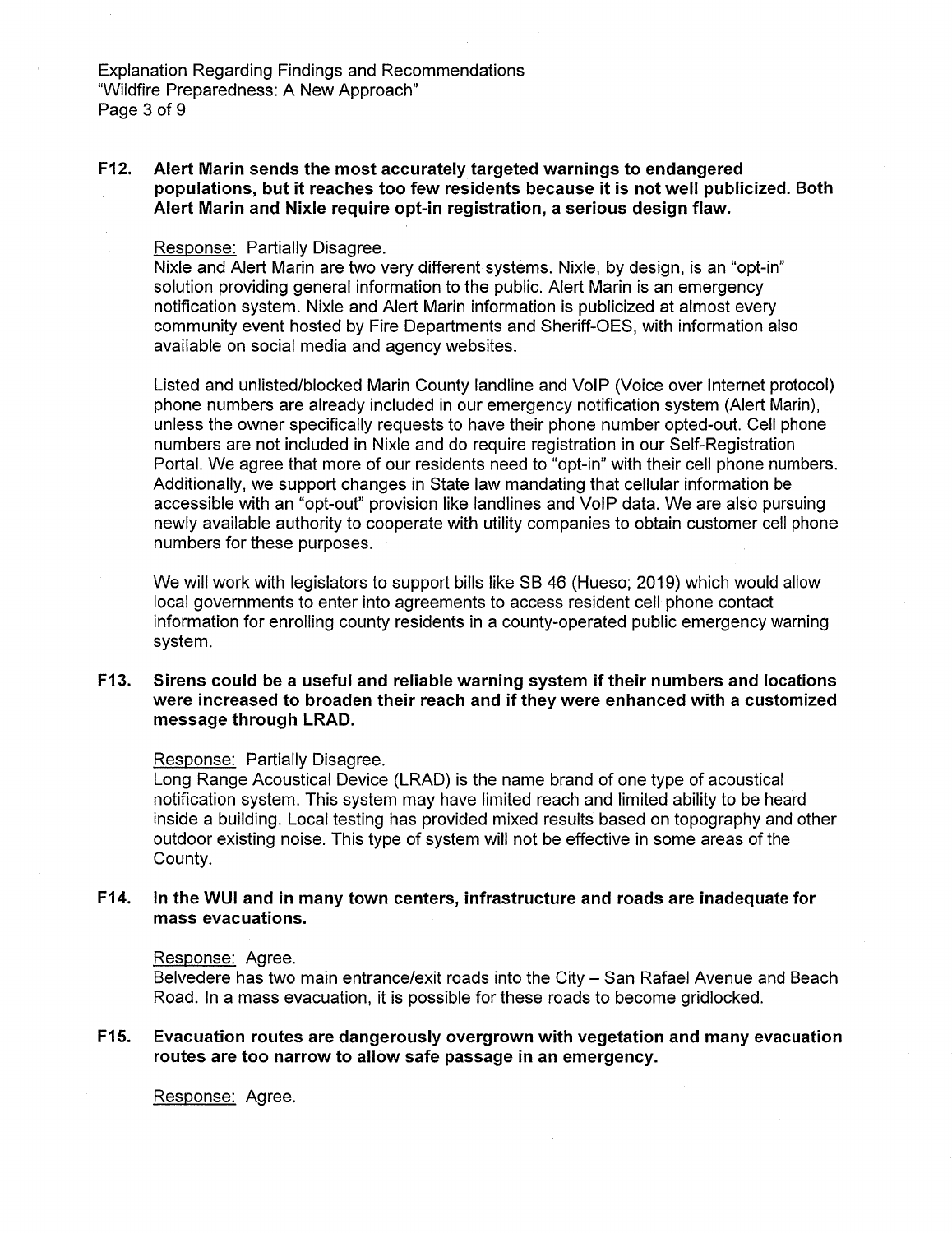Marin County has many narrow roads with limited access and overgrown vegetation, often in sloped and difficult terrain. Much of the vegetation encroachment into the road right of way is the responsibility of homeowners. Public works agencies regularly work with fire agencies identifying and working in the most critical areas.

## **F16. Emergency planners often do not publicize evacuation routes due to their mistrust of the public.**

#### Response: Disagree.

In 2009 the Marin County Fire Agencies developed mutual threat zone maps, preidentifying primary and secondary evacuation routes as well as evacuation zones. This information is available for first responders to access in conventional paper maps or online. It has also been made available to mutual aid responders outside of Mann County. Fire agencies are in the process of making these maps publicly available.

We do caution residents to take personal responsibility and identify and regularly travel different routes away from their home. Wildland fires can be very dynamic and depending on wind and topography can change direction with little to no warning. A pre-identified evacuation route may not be the safest route for residents to take deepening upon the specific type and location of the incident.

# **F17. Town councils, planners, and public works officials have not addressed traffic choke points and, in some instances, they have created obstacles to traffic flow by the installation of concrete medians, bumpouts, curbs, speed bumps, and lane reductions.**

#### Response: Partially Disagree.

Although we agree that more needs to be done, we do not agree that public officials have not attempted to address these issues to date. Additionally, while we agree that traffic flow in an evacuation warrants renewed attention in our circulation planning, many of the elements labeled as "obstacles to traffic flow" by the Grand Jury are intended to increase public safety on a daily basis under regular conditions. Each agency must weigh these daily safety concerns against the use of roads during an evacuation.

### **F18. No studies have been performed to determine how long it would take to evacuate entire communities via existing evacuation corridors.**

#### Response: Agree.

The fire chiefs are exploring opportunities with technology companies and higher educational institutions studying this type of work. Large scale evacuation planning needs further study and development within Marin.

# **F19. The implementation of traffic-light sequencing and coordination to allow mass egress, and the conversion of two-way roads into one-way evacuation routes to ease traffic congestion, are dangerously delayed and years away from being implemented.**

Response: Agree.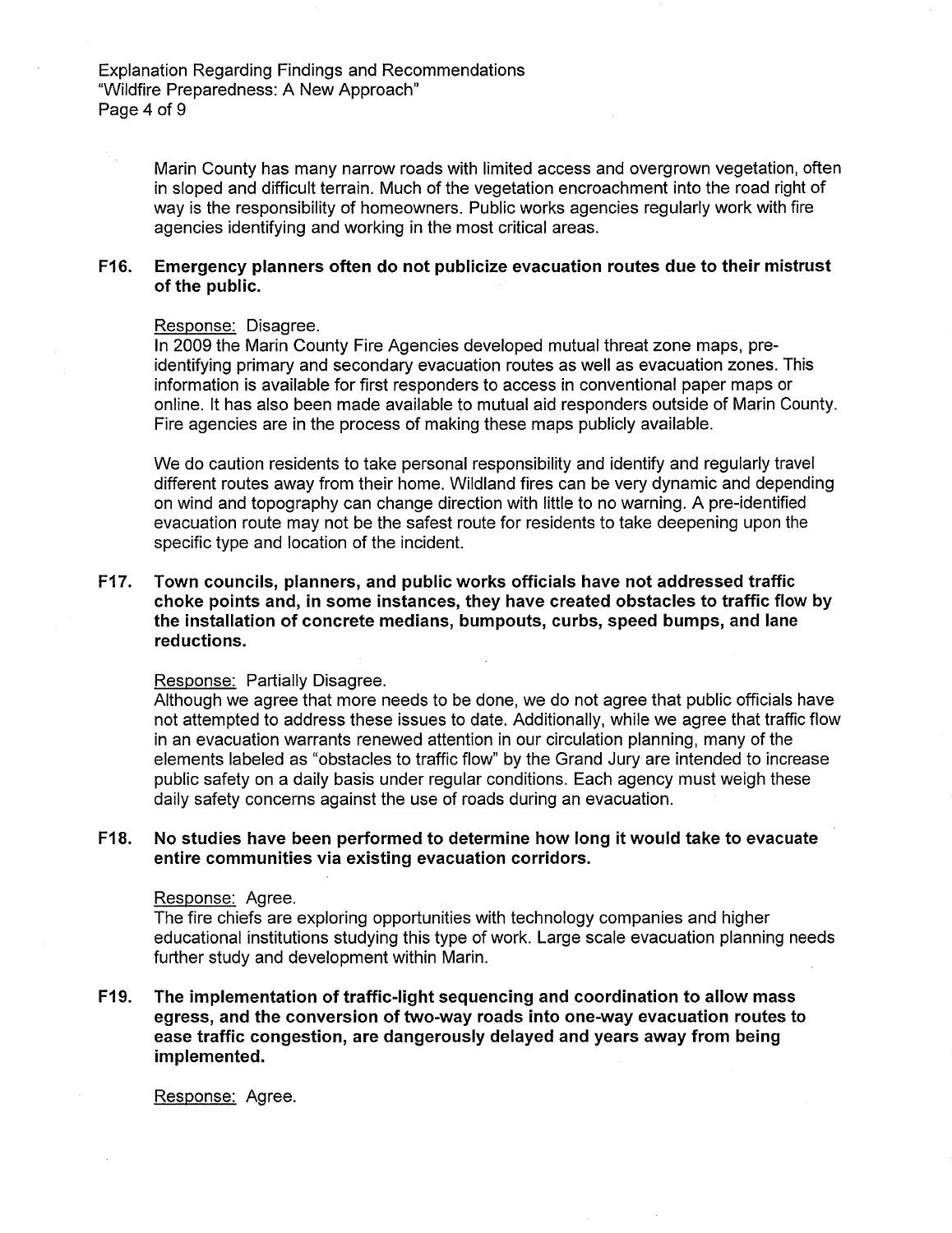Large scale evacuation planning needs to identify which corridors would benefit greatest from contra-flow traffic-light sequencing. Coordination with public works agencies and identification of funding sources would be needed to make this a reality.

# **F20. Public transit is a neglected asset of emergency response preparedness: all operators except one transit agency are left out of the command structure and none is integrated into the emergency radio communication system MERA.**

# Response: Partially disagree.

Use of the term "neglected' suggests an active decision to exclude transit from emergency response preparedness. The current arrangements reflect an assessment by transit officials of their ability to respond to disasters. Many of these protocols reflect planning for a broad spectrum of disasters that might occur, and it would be appropriate to revisit these protocols for the "new normal" concerning wildfire preparedness and response to an event concentrated in Marin County.

## **F21.** A bureaucratic culture of complacency and inertia exists in Marin. Government **often fails to act quickly to repair known gaps in emergency preparedness, to think flexibly, and to prioritize safety in its planning and policies.**

#### Response: Disagree.

We agree that more needs to be done to address this critical public safety issue in the face of what now is commonly referred to as the "new-normal." Accelerating climate change has led to larger, costlier, and more frequent wildfires in the state than ever before, burning almost year-round. Because of this, all fire agencies, the County, cities and towns are working together to explore the creation a countywide wildfire prevention program.

## **F22. No countywide comprehensive, coordinated policies have been made and no funds have been allocated to prepare for wildfires.**

#### Response: Disagree.

There are several coordinated documents, policies or procedures within Marin County including: Mutual Threat Zone Plan, Community Wildfire Protection Plan, and the 2017 North Bay "Lessons Learned" report. All of Marin's agencies are evaluating their budgets and making difficult decisions to make more money available for wildfire preparedness. It is our belief that a stream of revenue dedicated to this purpose is the best route to addressing the resource needs identified in these documents.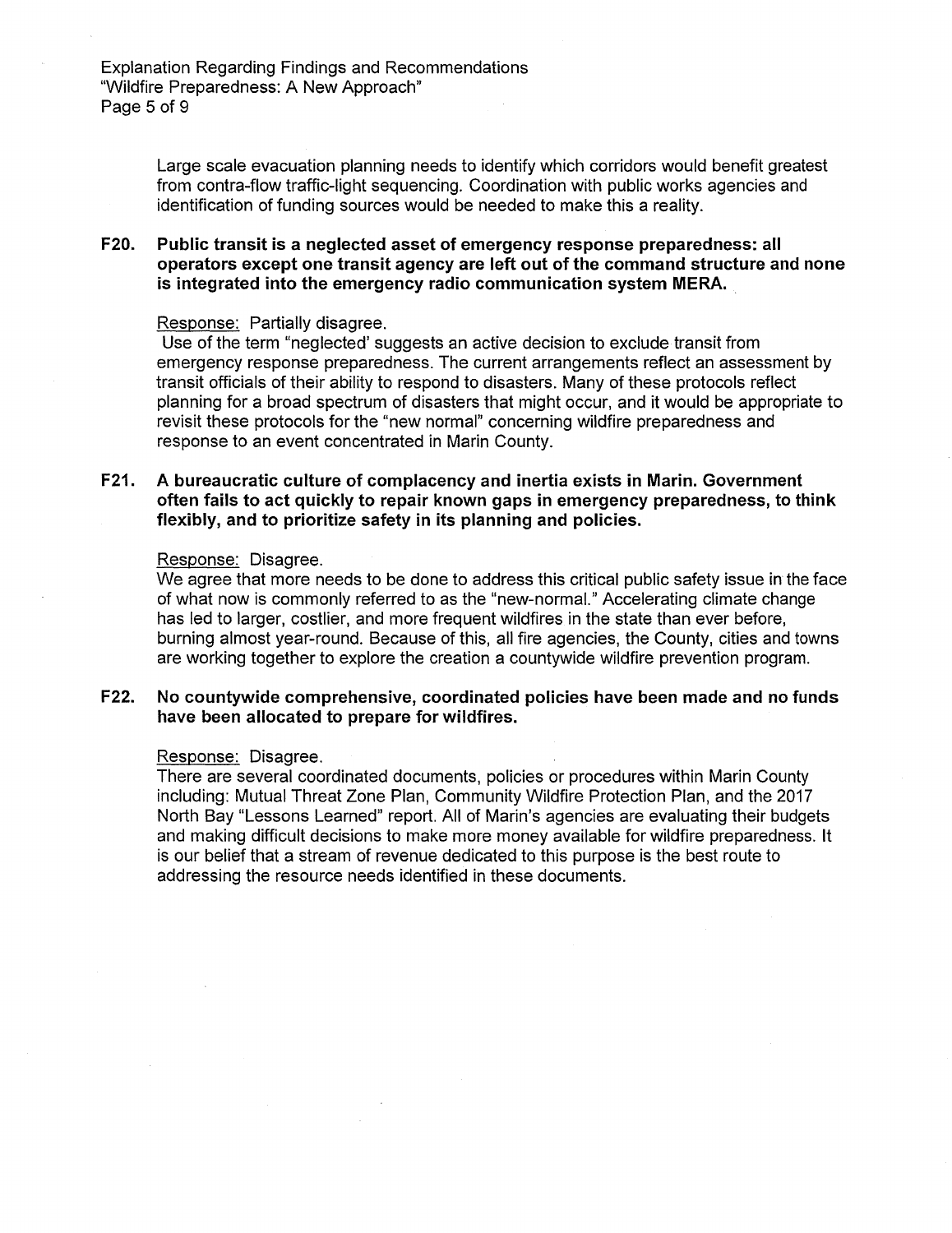Explanation Regarding Findings and Recommendations "Wildfire Preparedness: A New Approach" Page 6 of 9

# **RECOMMENDATIONS:**

R<sub>1</sub> **Create a comprehensive, countywide vegetation management plan that includes vegetation along evacuation routes, a campaign to mobilize public participation, and low-income subsidies.** 

Response: This recommendation requires further analysis.

The Marin cities, towns, fire agencies and the County are addressing this recommendation with a working group to explore the creation of a countywide wildfire prevention program governed by a countywide joints power authority. We agree that more needs to be done to address this critical public safety issue in the face of what now is commonly referred to as the "new-normal." Accelerating climate change has led to larger, costlier, and more frequent wildfires in the state than ever before, burning almost year-round. Because of this, all fire agencies, the County, and its cities and towns are working together to explore the creation a countywide wildfire prevention program.

The program scope for an ongoing, locally-controlled, countywide wildfire prevention program would include the following:

- Fire fuel reduction and vegetation management
- Defensible-space home evaluations and education
- Evacuation planning and neighborhood preparedness
- Alert and warning enhancements
- Pursuit of grant funds for countywide efforts, as well as grant funding for to assist seniors, financially disadvantaged and those with access and functional needs with preparedness measures.

This program would require new ongoing funding. We are currently exploring a potential countywide parcel tax measure in March 2020.

# **R2. Hire at least 30 new civilian vegetation inspectors and at least eight fire/fuels crews focused on fuel reduction in the high risk areas of the county, including federal, state and local public lands.**

Response: This recommendation requires further analysis.

As stated in our response to Recommendation No. 1, a countywide wildfire prevention initiative would include expanded defensible-space home inspections and education. A working group of fire chiefs and city/town managers are exploring options to ensure the most appropriate and cost-effective solutions are considered to improve defensible space countywide. This enhanced program would require new, ongoing resources. The staffing of this effort would be subject to policy decisions of a countywide JPA and/or the governing board of responsible fire agencies.

## **R3. Develop and implement a fast, streamlined procedure to enforce vegetation citations.**

Response: This recommendation requires further analysis.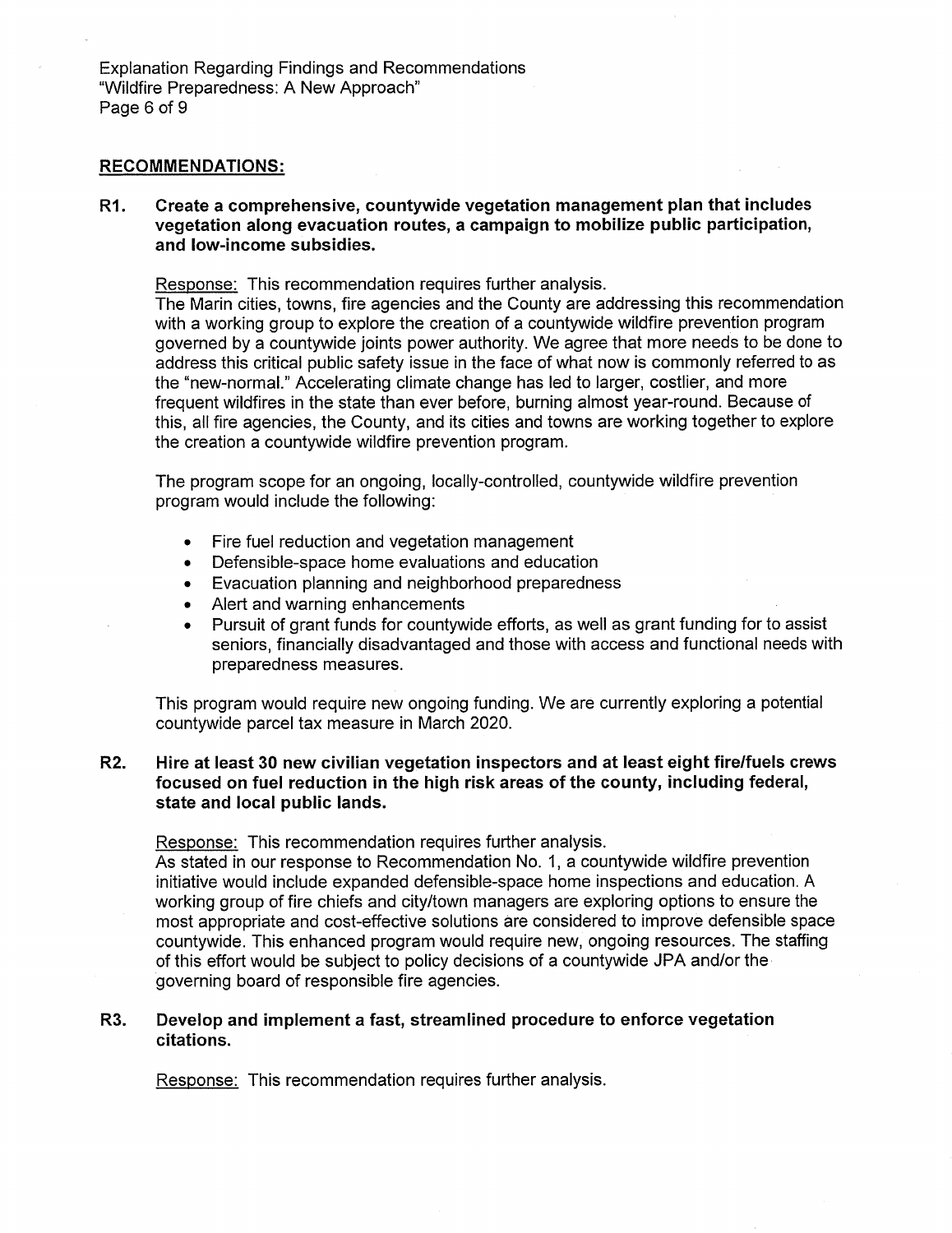Fire prevention officers throughout the county are working on a countywide, streamlined approach updating codes and processes. It is the intention of the group to implement some items as part of regular code adoption cycle this fall. Larger scale collaboration and a more streamlined approach will be addressed as part of the countywide wildfire prevention program. At the countywide level, our intention is to educate homeowners for cooperative compliance. Addressing non-compliance would be a matter for each jurisdiction to address.

## **R4. Adopt and deliver a comprehensive education program focused on action for all**  residents of Marin on a regular schedule by a team of expert trainers.

Response: This recommendation requires further analysis. A countywide wildfire prevention program would include a comprehensive education program for all residents. Although agencies have made efforts to educate the public, without additional resources to enhance existing efforts, we believe these efforts will continue to be insufficient and not consistent throughout the County.

## **R5. Promote the creation of Firewise Communities in every neighborhood by all local jurisdictions.**

Response: This recommendation has already been implemented. As the Grand Jury report points out, Marin currently has over 30 Firewise neighborhoods. With the creation of a countywide wildfire prevention program, our current efforts can be substantially enhanced and expanded throughout the County.

## **R6. Employ individuals with skills in public speaking, teaching, curriculum design, graphics, web design, advertising, community organization, community relations, and diplomacy to educate the public.**

Response: We currently have very articulate fire professionals and FIRESafe Marin educating the public. However, we recognize more needs to be done and this work may not need to be done by our firefighters, who often have competing response priorities.

# R7. Collect Marin residents' information and add it to Alert Marin and Nixle databases to **make them opt-out systems.**

Response: This recommendation requires further analysis. This recommendation would require changes in State law. We will work with legislators to support bills like SB 46 (Hueso; 2019), which would allow local governments to enter into agreements to access resident cell phone contact information for enrolling county residents in a county-operated public emergency warning system.

We are also pursuing newly available authority to cooperate with utility companies to obtain customer data for these purposes, but state legislation would be needed to obtain cell phone contact information.

#### **R8. Expand the use of sirens with LRADs.**

Response: This recommendation requires further analysis.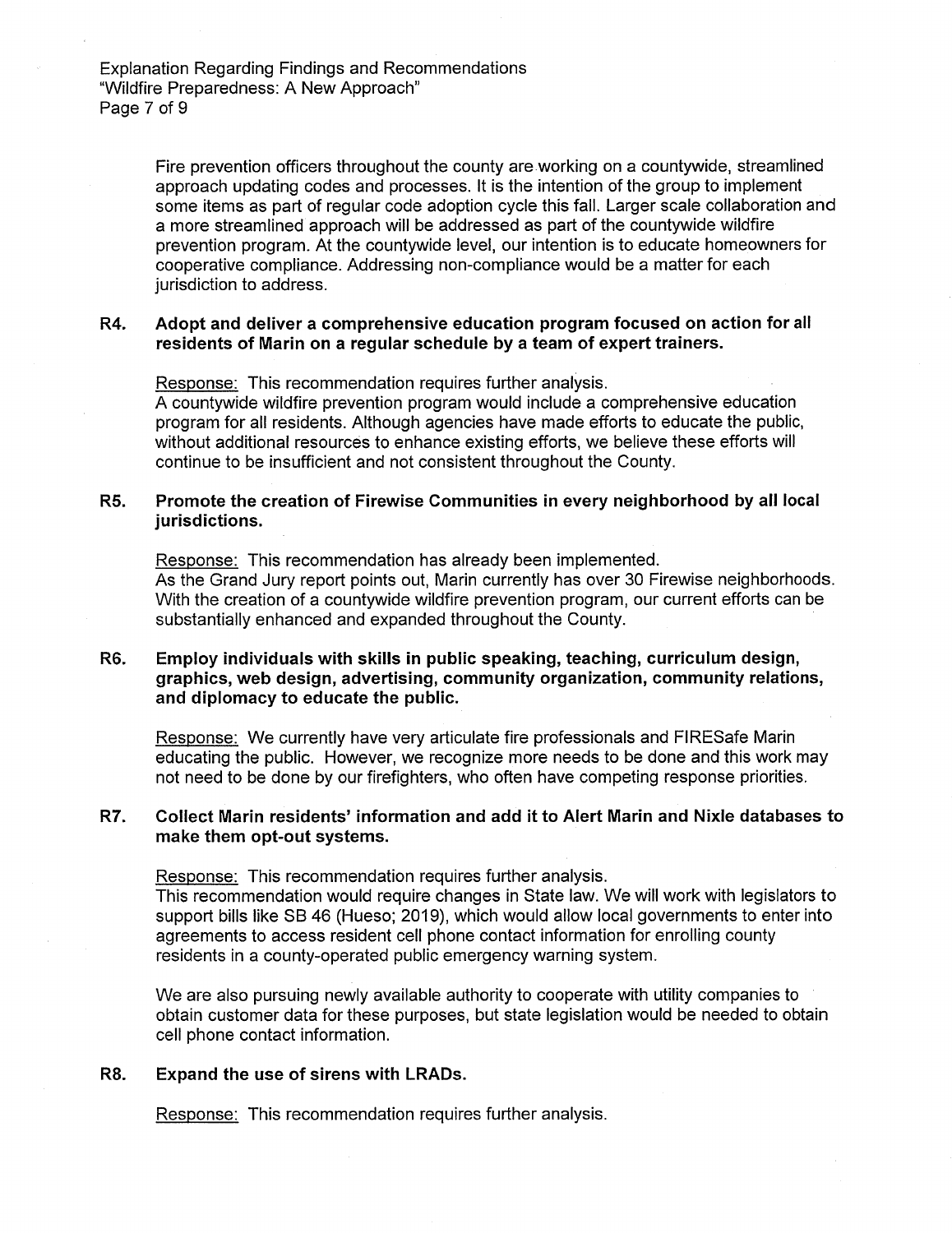Explanation Regarding Findings and Recommendations "Wildfire Preparedness: A New Approach" Page 8 of 9

> Sirens and LRAD's have limited reach and ability to be heard inside a building. Local testing has provided mixed results based on topography and other competing outdoor existing noise. This type of system does have valuable application in some areas within the County. For those communities for which these logistical challenges can be overcome, there is considerable appeal for technology such as LRAD's, which carry a more specific message than sirens. To be effective, sirens require communitywide understanding of their meaning and what is expected of residents when they are sounded.

# **R9. Research, develop, and publish plans for the mass movement of populations along designated evacuation routes.**

Response: This recommendation requires further analysis. Large scale evacuation planning needs to identify which corridors would benefit the most from contra-flow and traffic-light sequencing. The use of experts in this field should be engaged. Coordination with public works agencies and additional funding from a countywide wildfire prevention initiative will be a critical component to our success.

### **R10. Give the highest priority to mitigating known choke points and to maximizing the capacity of existing evacuation routes.**

Response: This recommendation requires further analysis.

Large scale evacuation planning needs to identify "choke points". The use of traffic analysis experts in this field should be engaged. Coordination with public works agencies and additional funding from a countywide wildfire prevention initiative will be a critical component to our success.

### **R11. Incorporate and prioritize plans for mass evacuations in all pending and future traffic/road projects along major escape routes.**

Response: Partially Disagree.

Consideration of mass evacuations is an important element for agencies to add to their assessment of road-related capital projects. However, prioritizing evacuation plans above all other considerations may lead to design decisions that impair other important considerations, such as safe use of roads on a daily basis. A balanced lifestyle of each project is required.

### **R12. Educate, prepare, and drill for evacuations in all communities.**

Response: This recommendation has been implemented. Although all Marin Fire agencies have done this work to some extent, a countywide wildfire prevention program would substantially expand efforts to educate, prepare and drill for evacuations through Marin.

### **R13. Fully integrate public transit into the MERA communications system without further delay.**

Response: This recommendation requires further analysis.